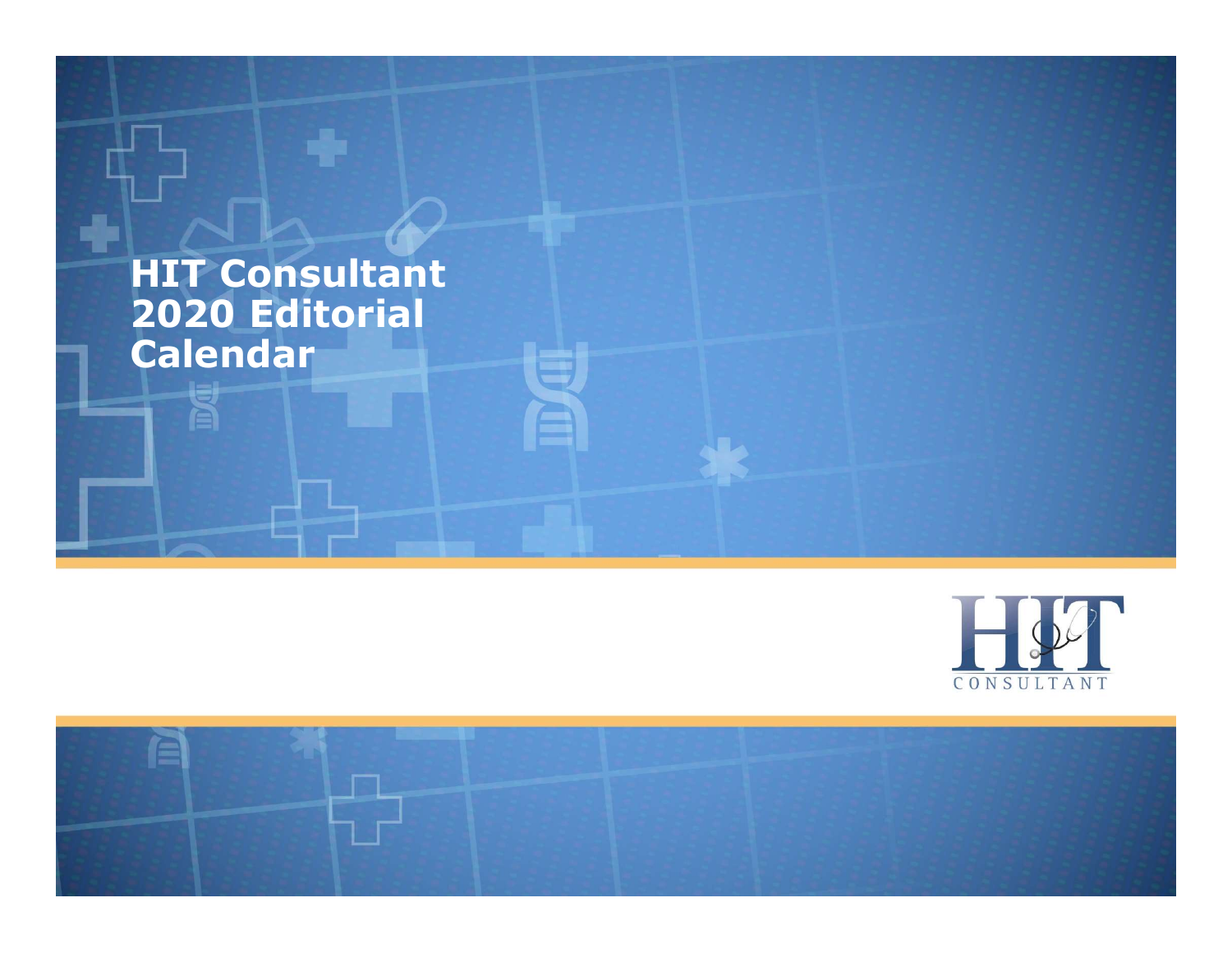## Q1 2020

| Q1 2020         |                                                                                                                                                                                                                                     |                                       |  |  |
|-----------------|-------------------------------------------------------------------------------------------------------------------------------------------------------------------------------------------------------------------------------------|---------------------------------------|--|--|
| <b>Month</b>    | <b>Topics</b>                                                                                                                                                                                                                       | <b>Submission</b><br><b>Deadlines</b> |  |  |
| <b>January</b>  | Q4 2019 Digital Health/Health IT Funding<br>2019 Healthcare M&A Review<br>2020 Digital Health Trends to Watch<br>Real-World Evidence (RWE)<br>JP Morgan Healthcare Conference Coverage                                              | 1/17/2020                             |  |  |
| <b>February</b> | <b>Augmented Reality (AR)</b><br>Impact of Private Equity (PE) Firms in Healthcare Technology<br>Leveraging Social Media Improve Patient Engagement<br><b>DSRIP &amp; Population Health Programs</b><br>Health Datapalooza Coverage | 2/17/2020                             |  |  |
| <b>March</b>    | State of Healthcare Innovation in Canada<br>Population Health Management<br><b>Care Pathways</b><br>Public Health & Healthcare Innovation<br><b>HIMSS 2020 Coverage</b>                                                             | 3/16/2020                             |  |  |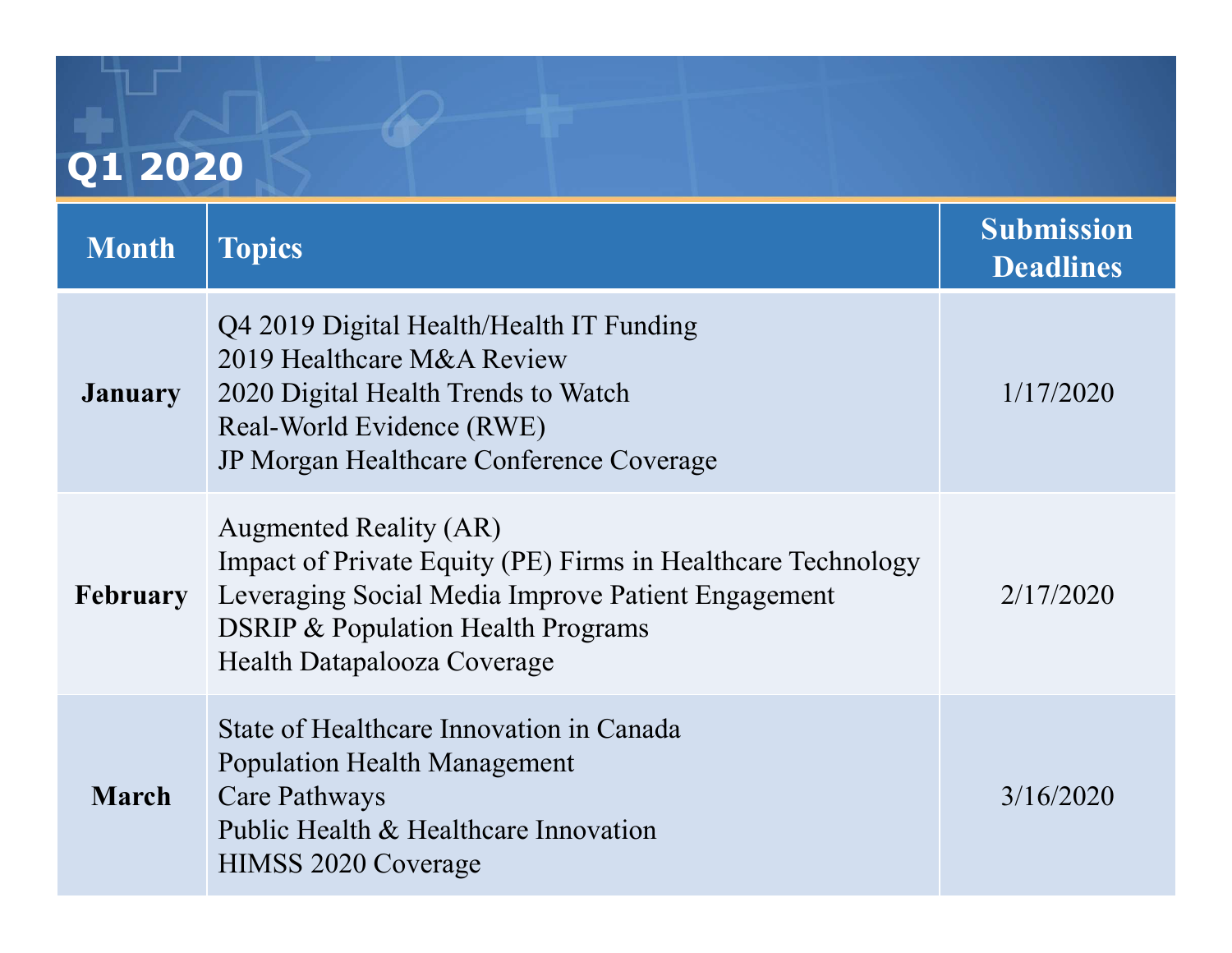# Q2 2020

| <b>Month</b> | <b>Topics</b>                                                                                                                                                                                                                                     | <b>Submission</b>             |
|--------------|---------------------------------------------------------------------------------------------------------------------------------------------------------------------------------------------------------------------------------------------------|-------------------------------|
| April        | Impact of Digital Health on Medical Cannabis<br>Q1 Digital Health/Health IT Funding<br>De-Identified Patient Data<br>Medicare Advantage Plans Impact on Value-Based Care<br>Therapeutic Virtual Reality (VR)                                      | <b>Deadlines</b><br>4/15/2020 |
| <b>May</b>   | Provider Approach to Healthcare Innovation<br>Social Determinants of Health (SDoH) in Underserved<br>Communities<br>Population Health Management - Obesity<br><b>Impact of Leveraging Patient Registries</b><br><b>Healthcare Data Liberation</b> | 5/15/2020                     |
| June         | <b>Precision Medicine</b><br>Value-Based Care: Bundled Payments<br><b>Virtual Healthcare Platforms</b><br>Role of Artificial Intelligence & Machine Learning in Clinical<br>Documentation                                                         | 6/15/2020                     |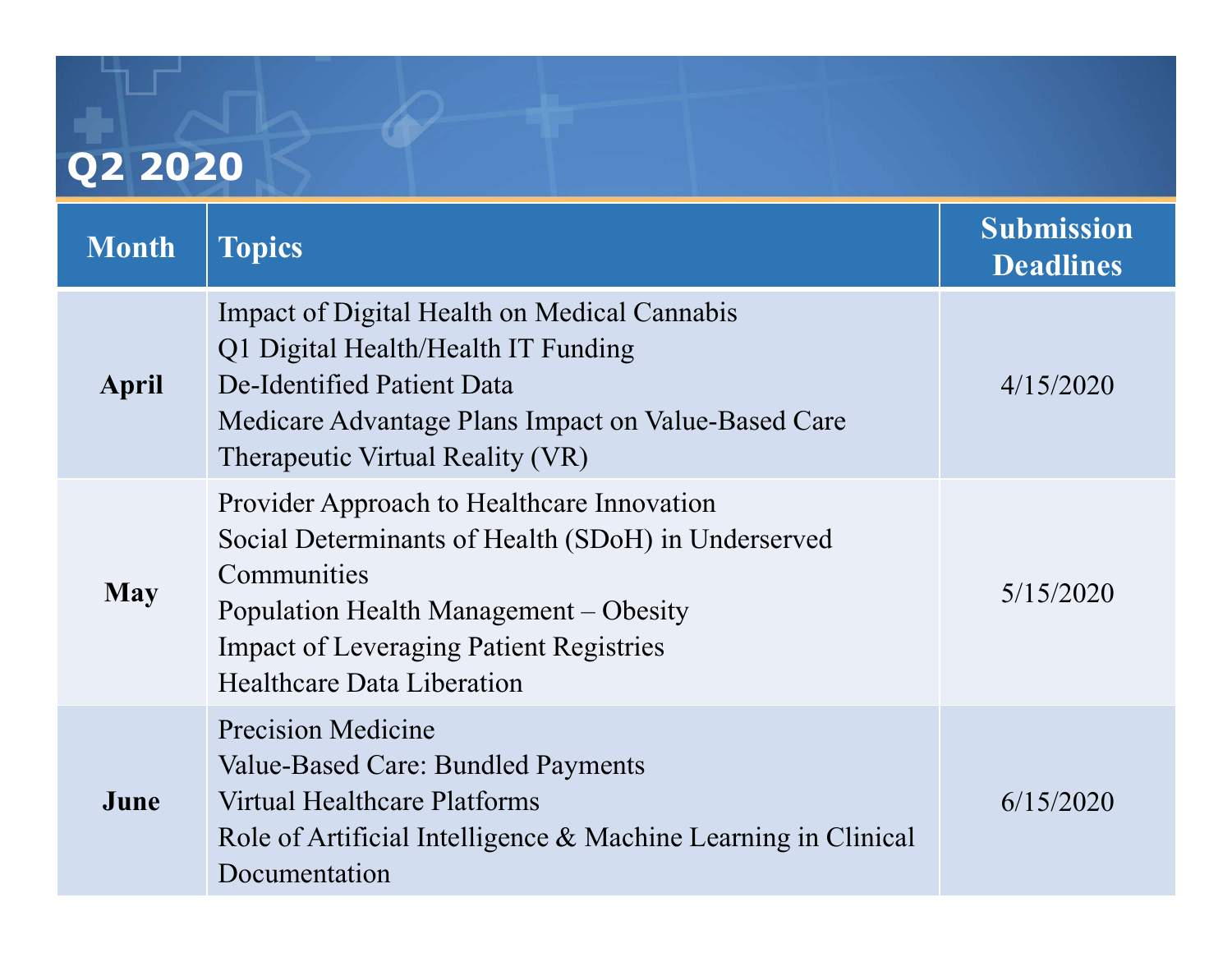# Q3 2020

| Q3 2020          |                                                                                                                                                                                                                                  |                                       |  |  |
|------------------|----------------------------------------------------------------------------------------------------------------------------------------------------------------------------------------------------------------------------------|---------------------------------------|--|--|
| <b>Month</b>     | <b>Topics</b>                                                                                                                                                                                                                    | <b>Submission</b><br><b>Deadlines</b> |  |  |
| <b>July</b>      | Q2 Digital Health/Health IT Funding<br>Leveraging Biomarker Datasets<br><b>Gut Microbiome</b><br>Digital Therapeutics<br>Diversity & Inclusion in Healthcare IT                                                                  | 7/17/2020                             |  |  |
| <b>August</b>    | <b>Achieving Healthcare Moonshots</b><br>Future of Drones in Healthcare Delivery<br><b>Impact of Non-Emergency Medical Transportation</b><br>Healthcare Design Impact on the Patient Experience<br>Primary Care Model Innovation | 8/17/2020                             |  |  |
| <b>September</b> | <b>Clinical Trials Innovation</b><br>Medicare Advantage Plans<br><b>Optimizing ED Transport Innovation</b><br>Deep Learning<br>Health 2.0 Conference Coverage                                                                    | 9/15/2020                             |  |  |